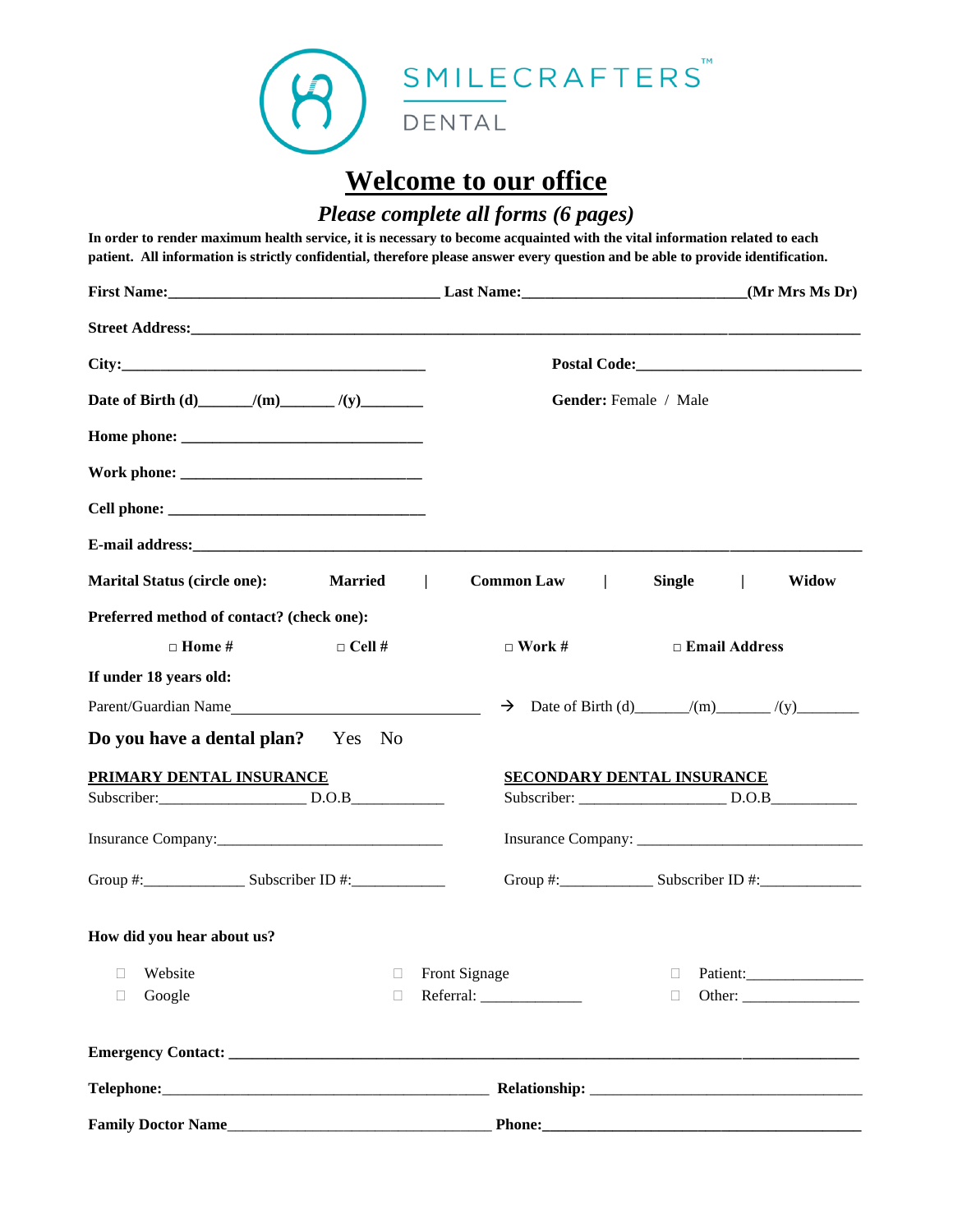**The following information is required to enable us to provide you with the best possible dental care. All the information is strictly private and is protected by doctor-patient confidentiality. The dentist will review the question and explain any that you do not understand. Please fill in the entire form.** 

| <b>Medical history</b>                                                                              |                                                                                      |                          | <b>Please Circle</b> |                   |
|-----------------------------------------------------------------------------------------------------|--------------------------------------------------------------------------------------|--------------------------|----------------------|-------------------|
| Are you in good health?                                                                             |                                                                                      |                          | Yes                  | N <sub>0</sub>    |
| Are you currently seeing a medical doctor?<br>$\bullet$                                             |                                                                                      |                          | Yes                  | No                |
| Are you taking any medications, prescribed or self administered?<br>٠                               |                                                                                      |                          | Yes                  | N <sub>0</sub>    |
|                                                                                                     |                                                                                      |                          |                      |                   |
| Do you have any allergies?<br>٠                                                                     |                                                                                      |                          | Yes                  | No                |
| Specify_                                                                                            |                                                                                      |                          |                      |                   |
| Do you bleed or bruise easily?                                                                      |                                                                                      |                          | Yes                  | No                |
|                                                                                                     |                                                                                      |                          | Yes                  | No                |
| Do you have any kind of heart problem? Explain___________________________________<br>٠              |                                                                                      |                          | Yes                  | No                |
| Have you ever had any conditions or therapy that could affect your immune system?<br>$\bullet$      |                                                                                      |                          | Yes                  | N <sub>0</sub>    |
|                                                                                                     | (e.g. HIV positive, AIDS, Leukemia, Radiotherapy, Chemotherapy, Lupus)               |                          |                      |                   |
| Do you have a prosthetic or artificial joint? (e.g knee or hip)<br>$\bullet$                        |                                                                                      |                          | Yes                  | No                |
| Have you ever been advised by your doctor to take antibiotics before dental treatment?<br>$\bullet$ |                                                                                      |                          | Yes                  | No                |
| Do you smoke or chew tabacco products?                                                              |                                                                                      |                          | Yes                  | No                |
| Do you use marijuana?<br>$\bullet$                                                                  |                                                                                      |                          | Yes                  | No                |
| Women only: Are you pregnant?                                                                       |                                                                                      | Yes                      | N <sub>0</sub>       |                   |
|                                                                                                     | Do you presently have or had any of the following:                                   | (Please Cirlce)          |                      |                   |
| High/Low blood pressure                                                                             | Sinus trouble                                                                        | Heart Attack/Chest pain  |                      | <b>Bronchitis</b> |
| Head or neck injury                                                                                 | Mental/Nervous disorder                                                              | Angina                   | Arthritis            |                   |
| Seizures or epilepsy                                                                                | Lung disease                                                                         | Fainting or dizzy spells |                      | Steroid therapy   |
| Asthma                                                                                              | Stomach problems                                                                     | Depression               |                      | Swollen ankles    |
| <b>Stomach Ulcers</b>                                                                               | Prosthetic heart valves                                                              | Thyroid problems         |                      | Kidney disease    |
| Drug Dependency                                                                                     | Tuberculosis                                                                         | Intestinal problems      |                      | None of the above |
| Alcohol Dependency                                                                                  | Diabetes                                                                             | Cholesterol              |                      |                   |
| Pacemaker                                                                                           |                                                                                      | Cancer                   |                      |                   |
|                                                                                                     | Have you ever had any other illness not included above?<br>Yes                       | No Other No. 2012        |                      |                   |
| <b>Dental history</b>                                                                               |                                                                                      |                          |                      |                   |
|                                                                                                     |                                                                                      |                          |                      |                   |
|                                                                                                     | Have you ever had a dental exam with a full series of X-rays of your teeth and jaws? | Yes<br>No                |                      |                   |
| Were there any complications?<br>Yes<br>No                                                          |                                                                                      |                          | Explain              |                   |
| Have you ever had local anesthetic?<br>Yes<br>No                                                    |                                                                                      |                          | Complications?       |                   |
| Do your gums bleed when:<br><b>Brushing</b>                                                         |                                                                                      |                          | Flossing             | Spontaneously     |
| Do you grind or clench your teeth?<br>Yes<br>N <sub>0</sub>                                         |                                                                                      |                          |                      |                   |
| Cold<br>Are your teeth sensitive to:<br>Hot                                                         |                                                                                      |                          | Sweets               |                   |
| Does your jaw crack, pop, or grate when opened widely?<br>Yes<br>N <sub>o</sub>                     |                                                                                      |                          |                      |                   |
| Does food lodge between your teeth?<br>Yes<br>No                                                    |                                                                                      |                          |                      |                   |

#### **OFFICE POLICY (please read)**

Patient (over 18) or Parent/Guardian

The efficient operation of our office benefits all patients. Please help us in providing the very best of service by remembering that once you have made an appointment, this time is reserved for you. **At least 48 hours notice must be given if cancellation is absolutely necessary. Patients will be charged \$50 for last minute cancellations or no-shows.**

I, the undersigned, certify that all the information given is true to my knowledge and I have not omitted any pertinent information. Also, I consent to the performing of dental and oral surgery procedures that is agreed to be necessary or advisable, including the use of local anesthetic as indicated.

Services are to be paid for at each visit as they are performed. If for certain circumstances the above payment policy cannot be met, special arrangements can be made. I, the undersigned, will assume responsibility for all fees associated with these procedures. I give my authorization to contact me if any accounts are past due.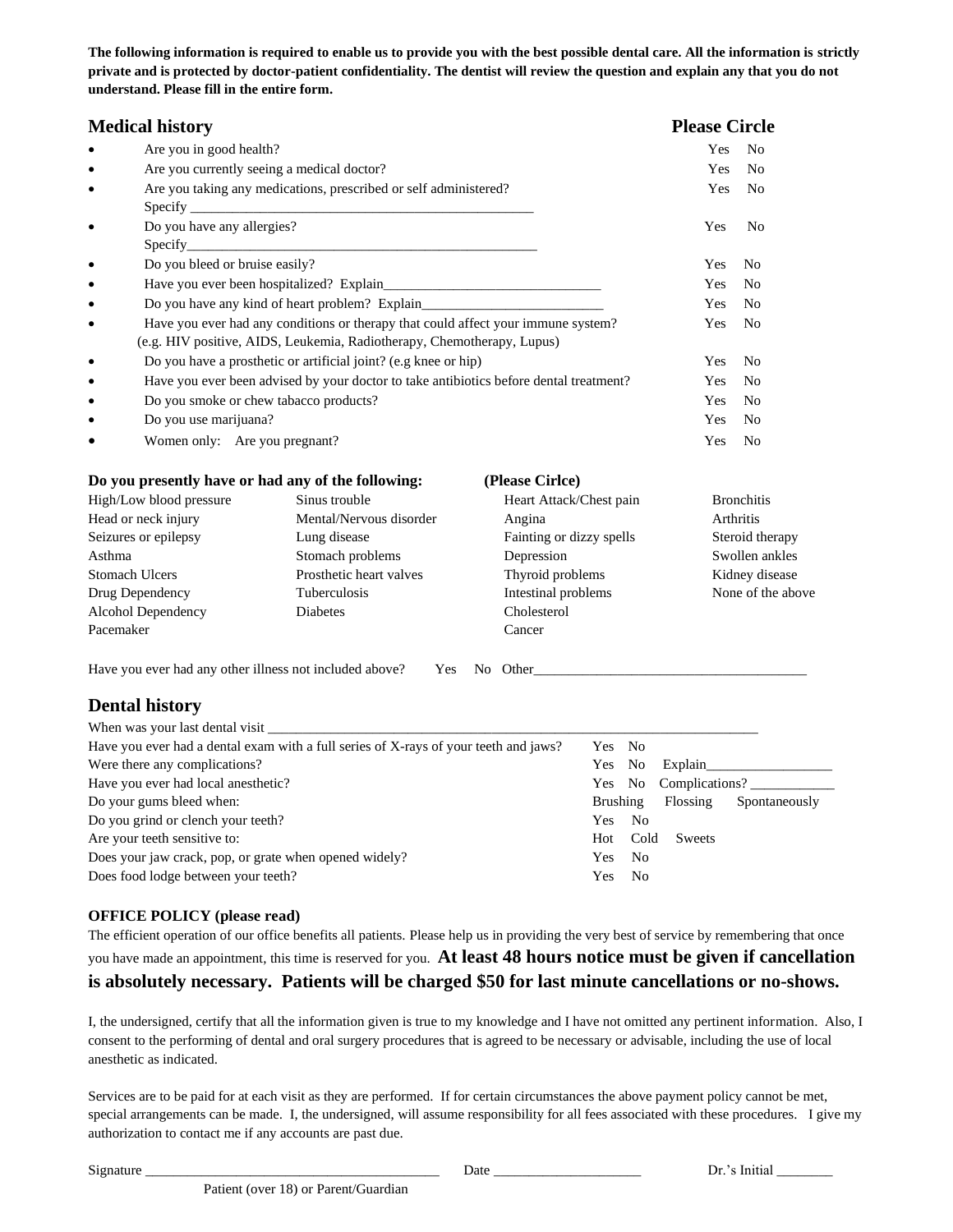

**Ancaster|Hamilton|Brantford|Toronto Email:** [info@smilecrafters.ca](mailto:info@smilecrafters.ca) [www.smilecrafters.ca](http://www.smilecrafters.ca/)

## **PATIENT CONSENT FORM: FOR COLLECTION, USE AND DISCLOSURE OF PERSONAL INFORMATION**

Privacy of your personal information is an important part of our office providing you with quality dental care. We understand the importance of protecting your personal information. We are committed to collecting, using and disclosing your personal information responsibly. We also try to be as open and transparent as possible about the way we handle your personal information. It is important to us to provide this service to our patients.

All staff members who come in contact with your personal information are aware of the sensitive nature of the information that you have disclosed to us. They are all trained in the appropriate uses and protection of your information.

Attached to this consent form, we have outlined what our office is doing to ensure that:

- Only necessary information is collected about you;
- We only share your information with your consent;
- Storage, retention, and destruction of your personal information complies with existing legislation, and privacy protection protocols;
- Our privacy protocols comply with privacy legislation, standards of our regulatory body, the Royal College of Dental Surgeons of Ontario, and the law.

Do not hesitate to discuss our policies with me or any member of our office staff.

Please be assured that every staff person in our office is committed to ensuring that you receive the best quality dental care.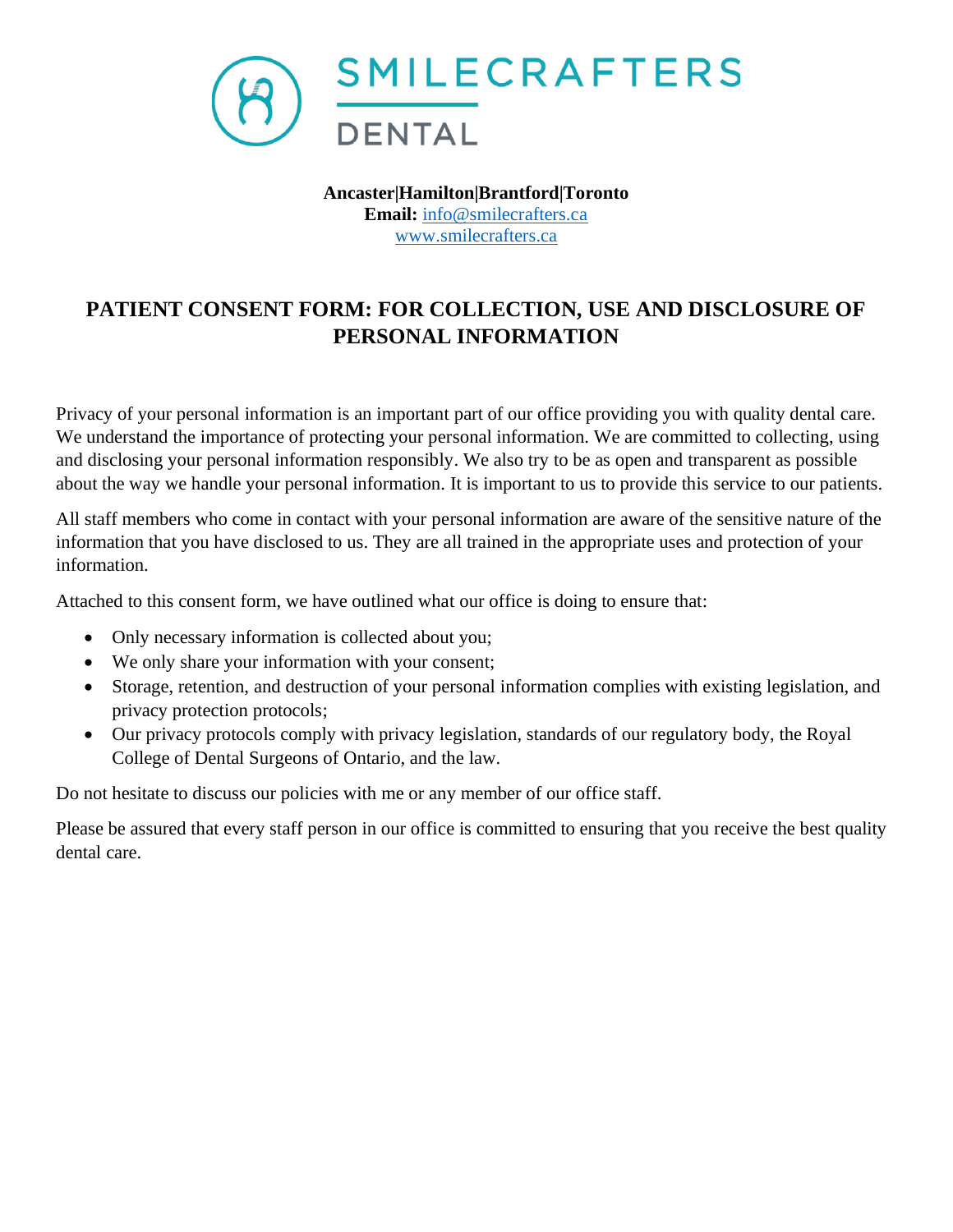#### **How our Office Collects, Uses and Discloses Patients' Personal Information**

Our office understands the importance of protecting your personal information. To help you understand how we are doing that, we have outlined here how our office is using and disclosing your information.

This office will collect, use and disclose information about you for the following purposes:

- To deliver safe and efficient patient care
- To identify and to ensure continuous high quality service
- To assess your health needs
- To provide health care
- To advise you of treatment options
- To enable us to contact you
- To establish and maintain communication with you
- To offer and provide treatment, care and services in relationship to the oral and maxillofacial complex and dental care generally
- To communicate with other treating health-care providers, including specialists and general dentists who are the referring dentists and/or peripheral dentists
- To allow us to maintain communication and contact with you to distribute health-care information and to book and confirm appointments
- To allow us to efficiently follow -up for treatment, care and billing
- For teaching and demonstrating purposes on an anonymous basis
- To complete and submit dental claims for third party adjudication and payment
- To comply with legal and regulatory requirements, including the delivery of patients' charts and records to the Royal College of Dental Surgeons of Ontario in a timely fashion, when required, according to the provisions of the Regulated Health Professions Act
- To comply with agreements/undertakings entered into voluntarily by the member with the Royal College of Dental Surgeons of Ontario, including the delivery and/or review of patients' charts and records to the College in a timely fashion for regulatory and monitoring purposes
- To permit potential purchases, practice brokers or advisors to evaluate the dental practise
- To allow potential purchases, practice brokers or advisors to conduct an audit in preparation for a practice sale
- To deliver your charts and records to the dentist's insurance carrier to enable the insurance company to assess liability and quantify damages, if any
- To prepare materials for the Health Professionals Appeal and Review Board (HPARB)
- To invoice for good and services
- To process credit card payments
- To collect unpaid accounts
- To assist this office to comply with all regulatory requirements to comply generally with the law

By signing the consent section of the Patients Consent Form, you have agreed that you have given your informed contact to the collection, use and/or disclosure of your personal information for the purposes that are listed. If a new purpose arises for the use and/or disclosure of your personal information, we will seek approval in advance.

Your information may be accessed by regulatory authorities under the terms of the Regulated Health Professions Act (RHPA) for the purposes of the Royal College of Dental of Ontario fulfilling its mandate under RHPA, and for the defence of a legal issue. Our office will not under any conditions supply your insurer with your confidential medical history. In the event this kind of a request is made, we will forward the information directly to you for review, and for your specific consent.

When unusual requests are received, we will contact you for permission to release such information. We may also advise you if such a release is inappropriate.

You may withdraw your consent for use or disclosure of your personal information, and we will explain the ramifications of that decision, and the process.